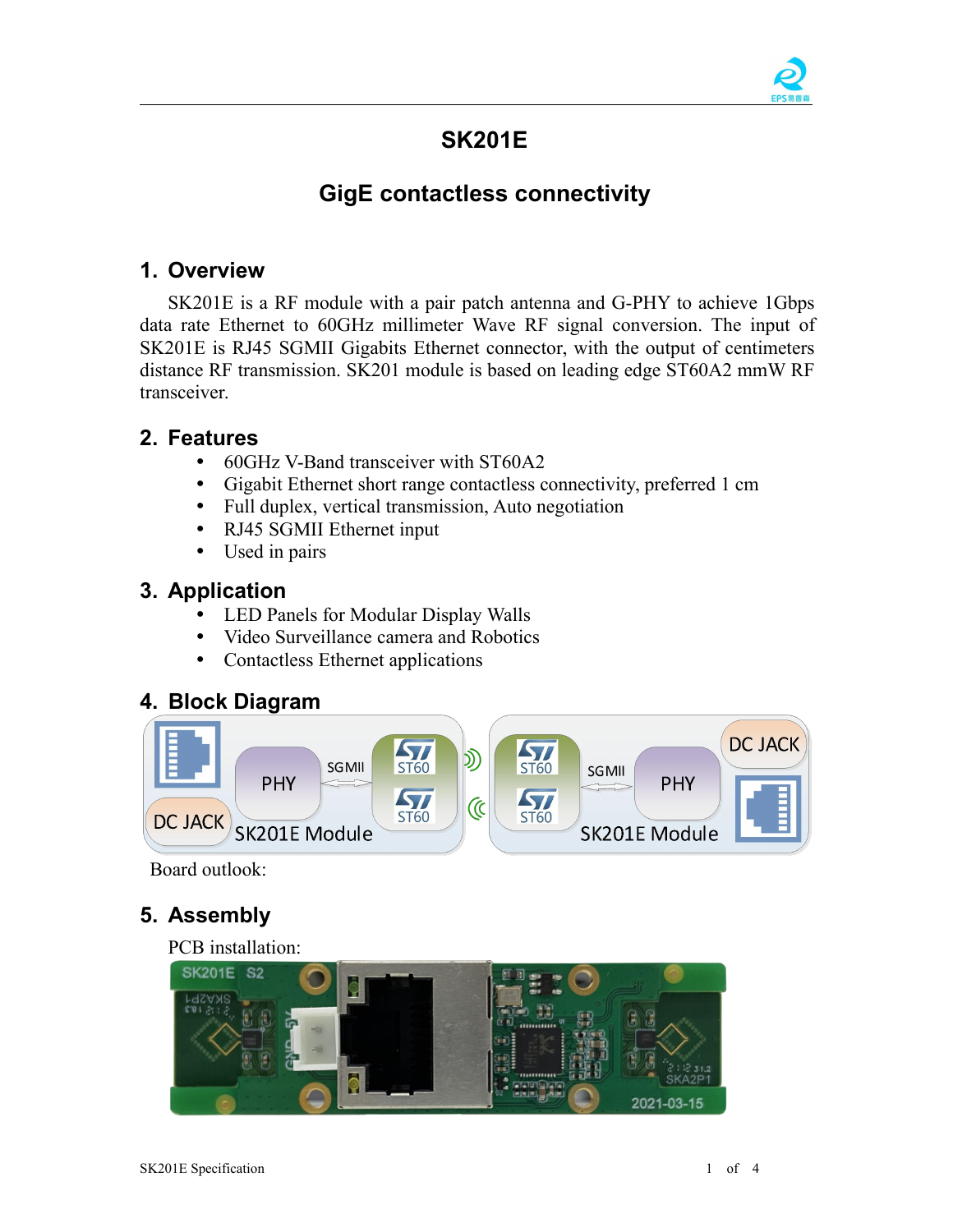



Unit: mm

Note:

- (1) If a metal cover is used, a window should be added for microwave signal. Plastic
- or other microwave insensitive materials can be used to fill the window.(2) The distance between the two modules is determined by the speed of the data and the assembly environment. It is recommended that the installation distance be less than 10mm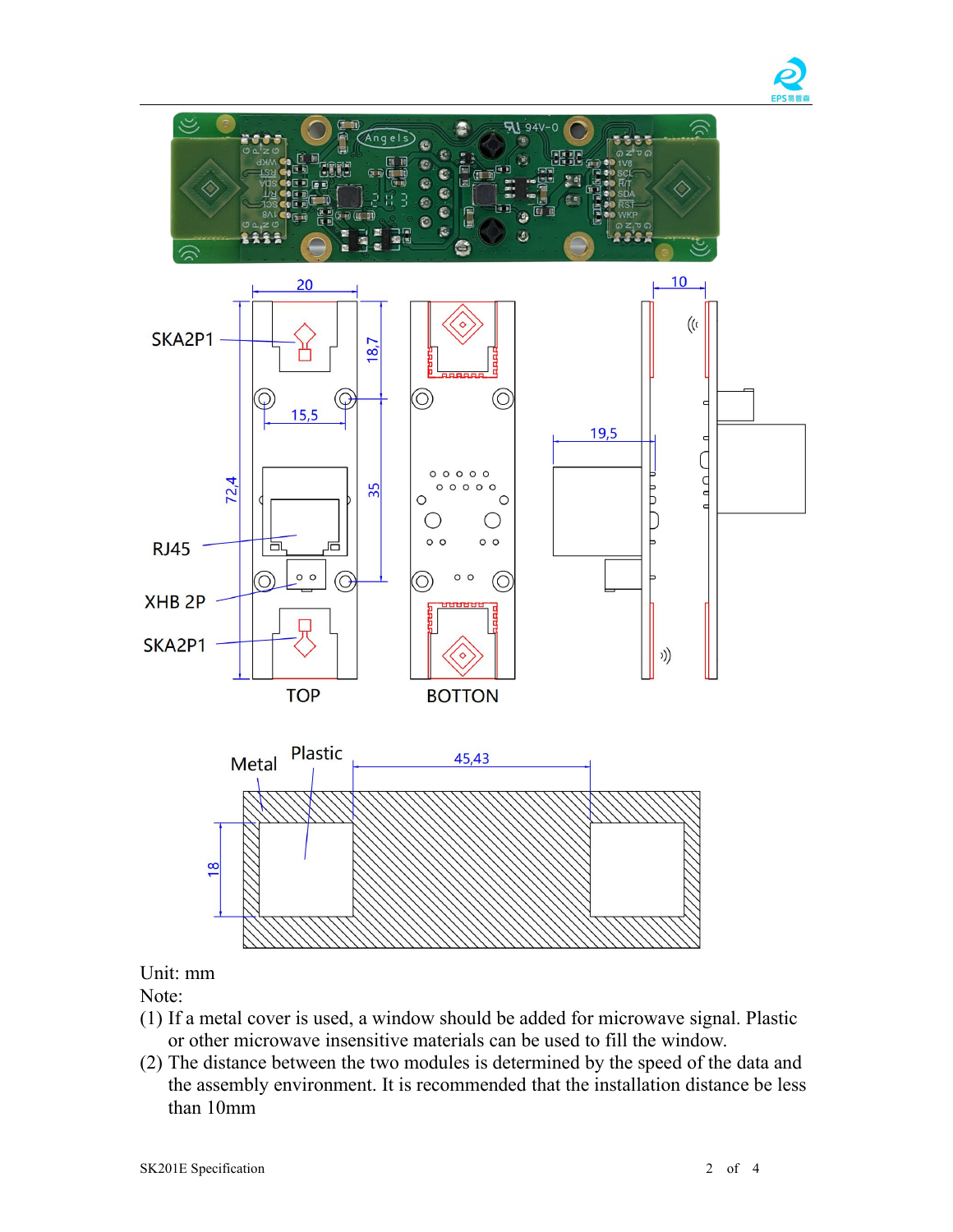

| Pin assignment              |                        |  |
|-----------------------------|------------------------|--|
|                             | <b>PIN DESCRIPTION</b> |  |
| RJ45: for gigabits ethernet |                        |  |
| $XH 2P$ : for power supply  |                        |  |
|                             |                        |  |
|                             | Ground                 |  |

# **6. Power supply**

| <b>SYMBOL</b> | <b>DESCRIPTION</b>                | <b>MAX</b>               | <b>TYP</b> | <b>MIN</b> |
|---------------|-----------------------------------|--------------------------|------------|------------|
| Vin           | Power supply                      | 5.5V                     | 5V         | 3.5V       |
| Cin           | Current                           |                          | 0.12A      |            |
|               | <b>Total Power</b><br>consumption | $\overline{\phantom{0}}$ | 0.6W       | ۰          |

## **7. Auto-negotiation**

The Ethernet PHY supports 1Gbps, 100Mbps and 10Mbps speeds. In order for two Ethernet modules to communicate correctly, care must be taken that the PHY on both modules negotiate the same speed. The auto-negotiation is always enabled on the Realtek PHY. It takes place independently between a module and the device connected on its RJ45 port. It is the responsibility of the application to ensure the auto-negotiation result is the same for both Ethernet modules.

For example if one module is connected to a 100Mbps modem, the PC connected on the other module should be configured to guarantee the auto-negotiation result is also 100Mbps.

# **8. Temperature**

| <b>SYMBOL</b>              | <b>DESCRIPTION</b>   | <b>MAV</b><br>MAA | TVD | <b>MIN</b> | <b>JNIT</b>           |
|----------------------------|----------------------|-------------------|-----|------------|-----------------------|
| $\mathbf{r}$<br><b>I</b> A | Ambient<br>Operation | 70<br>ν           | -   |            | $\sim$<br>$\check{ }$ |
|                            | Temperature          |                   |     |            |                       |

NOTE: If the temperature range does not meet the requirements, -40~85℃ is also possible, please contact the supplier.

## **9. Part number**

| <b>Part number</b> | <b>DESCRIPTION</b>                                           |
|--------------------|--------------------------------------------------------------|
| <b>SK201E</b>      | GigE contactless module with Realtek RTL8211F, Patch antenna |